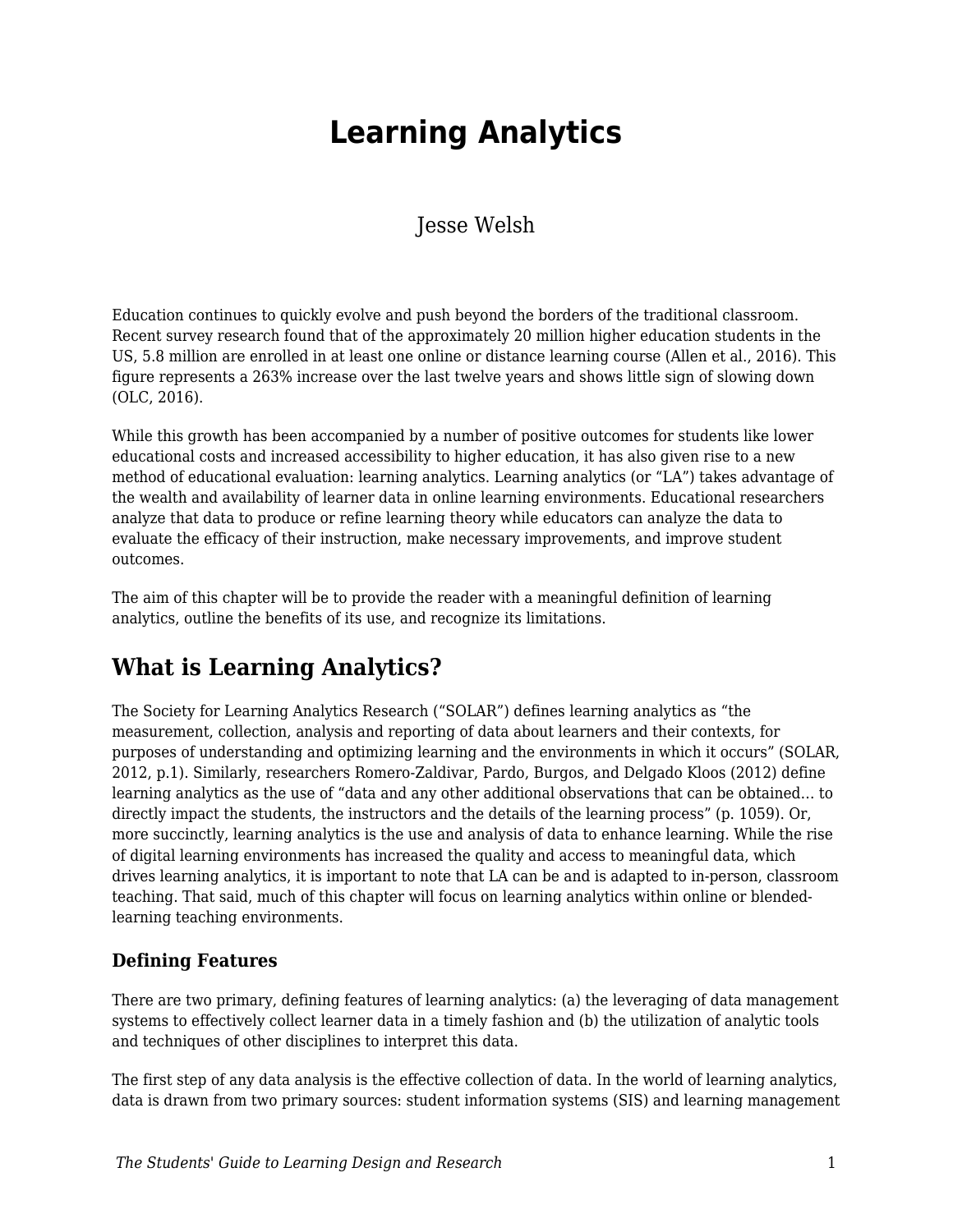systems (LMS). Student information systems provide information necessary for analysts to create learner profiles (age, grade, gender, etc). The learning management systems provide the information on learner behavior that can then be used for more thorough analyses (Siemens 2013).

As formal education has grown beyond the boundaries of a physical classroom in the digital age, learning management systems have become increasingly important in the new educational process. LMSs have been developed to fill the role of the traditional classroom. Where traditional, physical classrooms provide structure, location, and order to student learning, LMSs provide similar scaffolding to students in online or blended learning courses. LMSs are software that house lessons, assessments, and other pertinent information about a course. Because this content is located within a single program, data associated with how a learner interacts with the content is captured immediately and is accessible to educators and researchers. Compared to the data produced by traditional, in-class assessments and observations, the data captured by an LMS is diverse and rich in its content (Martin & Ndoye 2016). Where an in-classroom teacher may be only able to see the total number of problems a student completed on a math assignment or which problems he omitted, an LMS can capture all the same data and provide additional information, such as the time it took the student to complete the assignment, which questions took the longest, which specific types of questions the student struggled with the most, and more.

Once the data is collected from these systems, the second feature of LA emerges: the analysis of the data. The analysis of the learner data can take many different forms depending on the nature of the data itself. Qualitative data is organized and classified, while quantitative data is subjected to statistical analysis. This statistical analysis can take the form of descriptive statistics to help an educator understand what has happened or, in more complex cases, take the form of inferential statistics to make predictions about future performances and behaviors. In every case, learner data is examined, analyzed, and digested in such a way that meaningful trends and patterns emerge.

#### **Learning Analytics v. Educational Data Mining**

Running parallel to learning analytics is the sister discipline of educational data mining (or "EDM"). Both LA and EDM exist in the intersection of learning science and data analysis and see the analysis of learner data as the means to improve education (Papamitsiou & Economides, 2014). Because of this shared goal, much of the academic literature groups the two fields together and the two communities often collaborate and share ideas with each other at educational conferences.

Despite these similarities, there are important differences between LA and EDM that should be understood. Siemens and Baker (2012) found five key areas of difference between the two. Among these differences are: (1) a preference for automated paradigms of data analysis (EDM) versus making human judgment central (LA); (2) a reductionist focus (EDM) versus a holistic focus (LA), and (3) a comparatively greater focus on automated adaptation (EDM) versus supporting human intervention (LA) (Siemens & Baker, 2012).

### **Benefits**

By leveraging the vast amounts of data available, learning analytics offers several meaningful benefits to learners, teachers, and researchers. While much can be said about how an analysis of learner data can enhance and improve extant theories of education, the focus of this chapter will only be on the benefits that LA provides to learners and their teachers.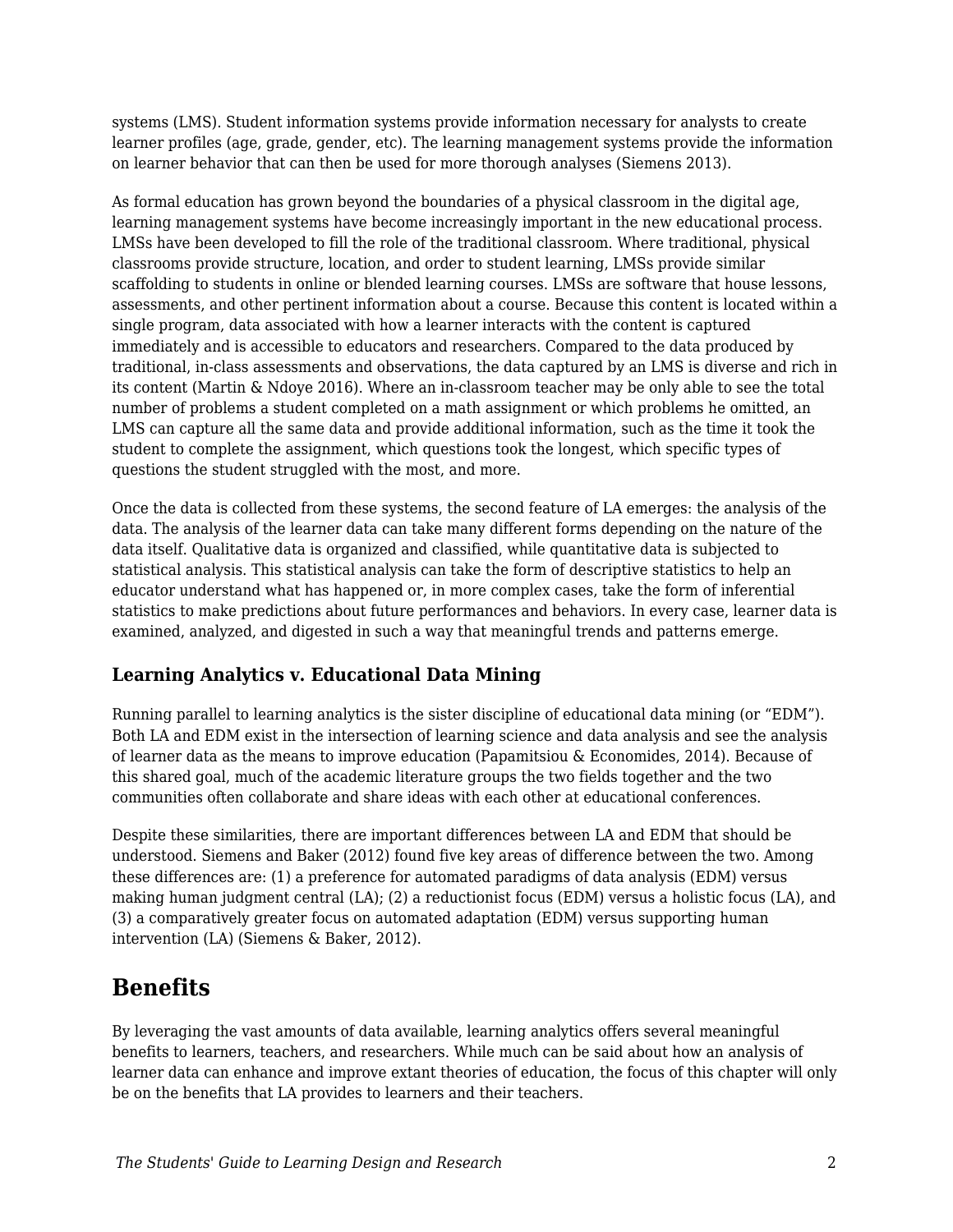#### **Support for the Learner**

Students can receive more meaningful and timely feedback through the use of learning analytics. A teacher's feedback is motivated by the needs they see in their learners. Traditionally, those needs are only perceived by what a teacher observes within their classroom or, at best, what might be reflected in homework assignments that are turned in. This constraint not only limits the amount of data upon which a teacher can act, but it also introduces a delay between the time when help is needed and when a teacher is finally able to perceive that need and intervene. Consider the example of a struggling math student. While the student struggles in his own home with a homework assignment, specifically with understanding how to use the slope-intercept form of a line to graph the line, his struggles go unseen by his teacher. In class the next day, the student is unable to get his questions answered because other students had questions of their own that diverted the attention of the teacher. As additional assignments stack up, the problem compounds itself, and the need for help gets pushed aside by the student. When the time comes for the student to turn in all his homework at the end of the unit, only then will his teacher be able to see the need for help. At that point, whatever help and feedback can be provided will likely be too late. In comparison, LA embedded within an LMS could immediately recognize and diagnose the student's struggle and provide an immediate intervention, in this case steering him to a YouTube video providing additional explanation on how to use the slope-intercept version of a line when graphing. The promise of this timely feedback empowers learners to be self-directed and confident in their own learning process. "The availability of such personalised, dynamic, and timely feedback shall support the learner's self-regulated learning as well as increase their motivation and success" ( Iftentahler et al, 2014, p. 123).

Not only can feedback be personalized and enhanced, even the content of a lesson can be modified to meet individual needs by using LA:

Learning content provided to learners can be personalized—a real-time rendering of learning resources and social suggestions based on the profile of a learner, including conceptual understanding of a subject and previous experience. For example, an integrated learning system could track a learner's physical and online interactions, analyze skills and competencies, and then compare learner knowledge with the mapping of knowledge in a discipline. Based on evaluation of a learner's knowledge, an LMS or learning system could provide personalized content and learning activities. (Siemens, 2013, p. 1390)

While a teacher using traditional methods of evaluating his teaching may struggle to adapt and modify the content of his teaching to meet the needs of his individual students, by using LA, a teacher can create dynamic content that is custom tailored to each of his students.

#### **Support for the Instructor**

Learning analytics provides another benefit to the designers of instruction: improved feedback on the efficacy of their learning systems to drive improved designs:

Through the use of analytics, educational institutions can restructure learning design processes. "When learning designers have access to information about learner success following a tutorial or the impact of explanatory text on student performance during assessment, they can incorporate that feedback into future design of learning content" (Siemens, 2013, p. 1390).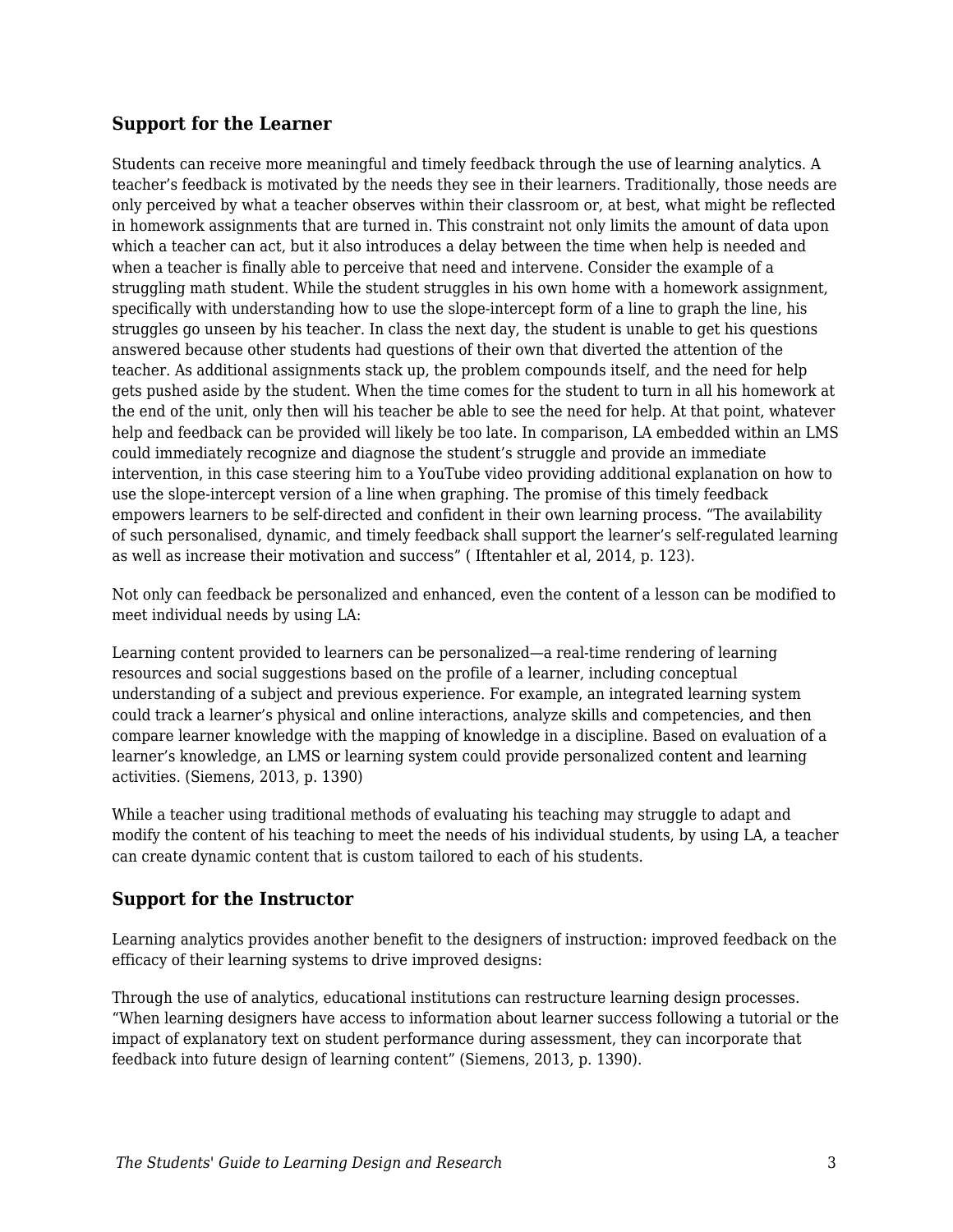# **Limitations and Criticisms**

Learning analytics is not without its limitations and criticisms. The three primary limitations and criticisms of LA are: (1) data quality concerns, (2) ethical concerns about the ownership and appropriateness of the collection of large amounts of learner data, and (3) the fear of an automated educational system and its effect on student learning.

As has been made clear, LA is heavily reliant on data. To wit, it is essential for any teacher or researcher using LA to collect good, high quality data. High quality data is both accurate and complete. Learning management systems provide teachers access to more data than was ever previously available, but there is danger in accepting all the data as accurate. For example, if a teacher notices that one of her students spent double the amount of time on a particular homework assignment compared to his previous assignments, the teacher may conclude the student is struggling with the material and be inclined to intervene and assist the student. A more fullydeveloped course and more sophisticated LMS may even automatically provide remediation and help to the student. However, the reality of the situation may be as simple as the student left his computer for an hour to go eat dinner with his family.

While the advent of the LMS provides a single warehouse to collect and store significant amounts of data, LMSs do not capture all the important data associated with how a student thinks about, wrestles with, and interacts with the content of his class. Teachers may use additional software outside of the LMS to meet certain instructional objectives; students may take time to discuss a lesson or a difficult problem with a parent; and off-line discussions may occur between peers via text. All these important interactions would not be found or expressed in the data captured by an LMS. As Siemens (2013) expressed, "the data trails that learners generate are captured in different systems and databases. The experiences of learners interacting with content, each other, and software systems are not available as a coherent whole for analysis" (p. 1393). This presents a two-fold problem: (a) finding effective methods to capture a totality of learner interactions and (b) the collection and unification of all the data for appropriate analysis. Both lead to the same result: incompleteness of data.

There are also ethical questions associated with LA. While most would agree that providing teachers and researchers with more data on learners to improve outcomes is a good thing, many have begun to ask questions about the appropriateness of the data collection involved. "Yet collection of data and their use face a number of ethical challenges, including location and interpretation of data; informed consent, privacy, and deidentification of data; and classification and management of data" (Slade & Prinsloo, 2013, p.1510). To illustrate the root of this concern, consider the previous example of a math student working through a homework assignment. Traditionally, a student works through the homework assignment at home and shows up the following day with the completed work. The teacher does not know how difficult the assignment was for the student, how he came to his answers, how long it took him to complete, or what specific types of questions he had as he worked through the different questions. A teacher could gain "access" to that data by voyeuristically watching the student through the window of his home as he completed the work. While such a notion seems outlandish, many critics of LA believe that the ever-watchful eye of an LMS capturing and analyzing large amounts of data about a student works in a similar fashion.

The last major concern associated with LA is the fear of the consequences of moving toward a more automated system of education. Learning analytics provides teachers not only with the ability to see and assess learner needs in a timely fashion, but the potential to see those needs forecasted before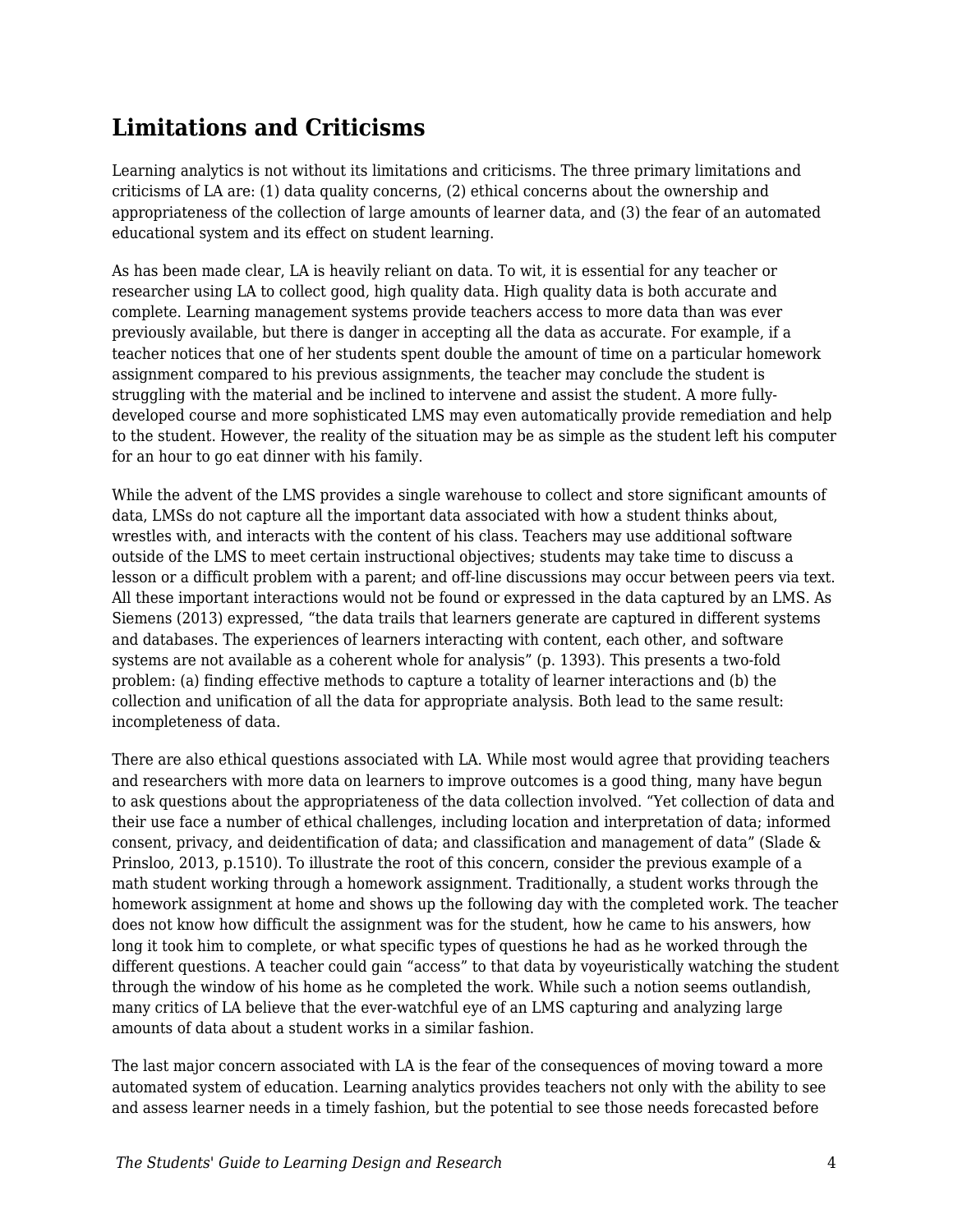they even come to fruition. The data, coupled with predictive tools, can see potential issues before they fully form. With such power, teachers can quickly intervene with students. But at what cost? What might be lost in minimizing the struggle of students? Researchers Ifenthaler et al (2014) posited that "such automated systems may also hinder the development of competencies such as critical thinking, metacognition, reflection, and autonomous learning, especially when too few, too much, or the wrong kind of feedback is provided" (p.124).

# **Conclusion**

The rise of online education and the overall digitization of education have driven an explosion in both the quantity and quality of available data about learning. With the proper application of appropriate analysis techniques to these stores of data, researchers can drive forward our understanding of learning while educators can better understand and meet the needs of their students. As educational technology like LMSs continue to evolve and collect more and better data, and the analytical tools continue to mature, the promises of LA draw ever closer to their full realization.

### **References**

- Allen, I.E., & Seaman, J. (2013). Changing course: Ten years of tracking online education in the United States. Babson Survey Research Group.
- Allen, I.E., Seaman, J., Poulin, R., & Straut, T.T. (2016). Online report card: Tracking online education in the United States. Babson Survey Research Group.
- Baker, R.S., & Inventado, P.S. (2014). Chapter 4: Educational data mining and learning analytics. In J. A. Larusson and B. White (eds.), Learning Analytics: From Research to Practice, DOI 10.1007/978-1-4614-3305-7\_4, © Springer Science+Business Media New York 2014.
- Ellis, T. (2011). Learning Analytics: Definitions, Processes and Potential. Retrieved from http://learninganalytics.net/LearningAnalyticsDefinitionsProcessesPotential.pdf
- Ifenthaler, D., Adcock, A.B., Erlandson, B.E., Gosper, M., Greiff, S., & Pirnay-Dummer, P. (2014). Challenges for education in a connected world: Digital learning, data rich environments, and computer- based assessment. Technology, Knowledge and Learning" Technology, Knowledge, & Learning 19, 121–126. DOI 10.1007/s10758-014-9228-2
- Martin, F., & Ndoye, A. (2016). Using learning analytics to assess student learning in online courses. Journal of University Teaching & Learning Practice, 13(3).

Online Learning Consortium. (2016). Today's students are driving the online learning imperative.

- Papamitsiou, Z., & Economides, A. (2014). Learning analytics and educational data mining in practice: A systematic literature review of empirical evidence. Educational Technology & Society, 17(4), 49–64.
- Romero-Zaldivar, V.A., Pardo, A., Burgos, D., & Delgado Kloos, C. (2012). Monitoring student progress using virtual appliances: A case study. Computers & Education, 58(4), pp.1058– 1067. doi:10.1016/j.compedu.2011.12.003